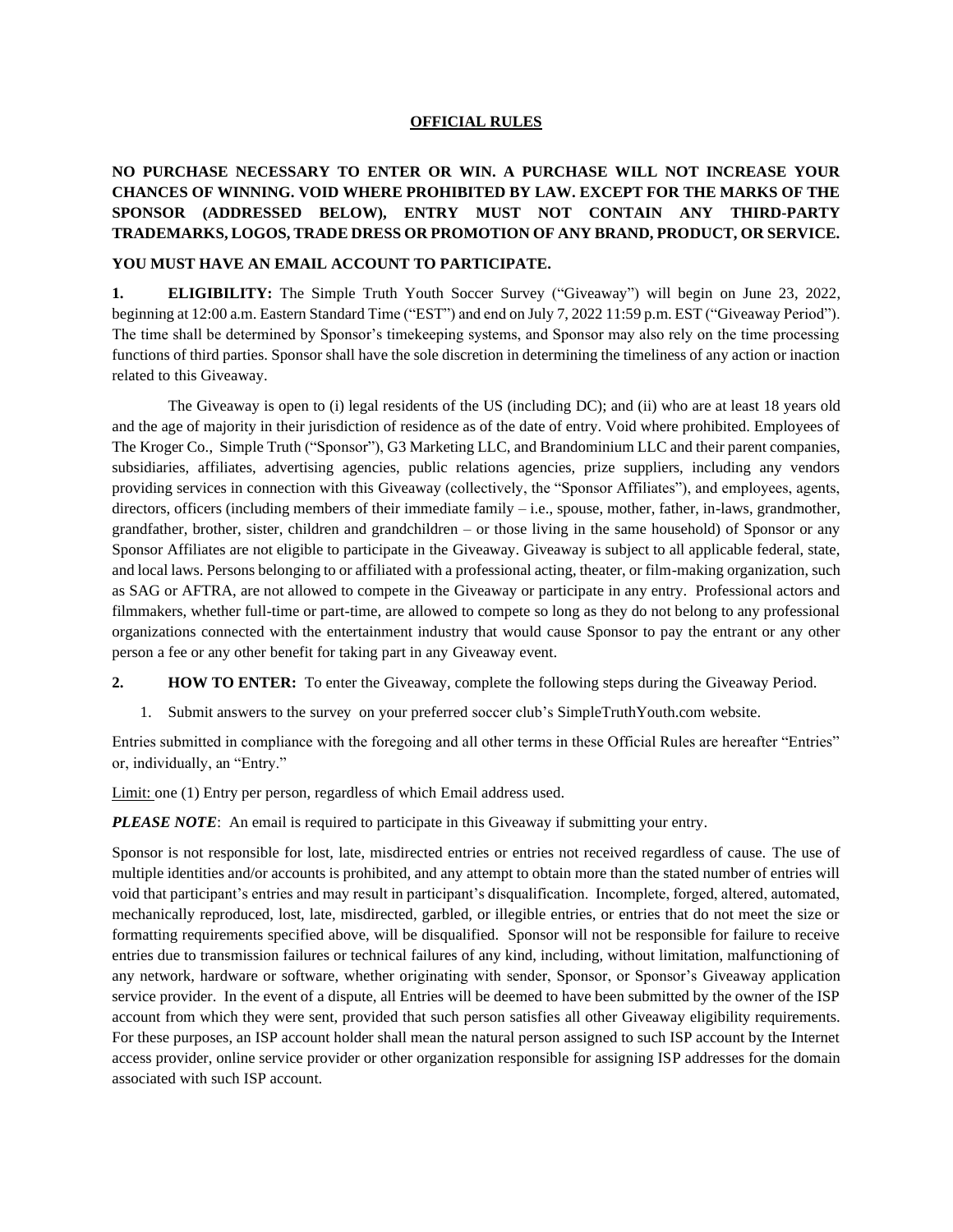**4. ENTRY RESTRICTIONS:** Your entry (1) must be suitable for a general audience; (2) **cannot** contain any private, sexually explicit, disparaging, libelous, or other inappropriate content (all as determined in the sole discretion of Sponsor); (3) **cannot** contain any commercial content that promotes any product(s) or service(s) other than Sponsor; (4) **cannot** contain any trademarks, copyrighted works or other intellectual property (other than works and intellectual property that you own, or for which you have obtained royalty-free rights for Sponsor to use in connection with this Giveaway (collectively, "Authorized Assets"). Any elements appearing in your entry must be entirely original, created by you, be in the public domain, or be an Authorized Asset. Use of any materials that are not original to you, not in the public domain, or that are not an Authorized Asset may result in disqualification. Sponsor reserves the right to disqualify any entry that violates the foregoing restrictions, as determined by Sponsor in its sole discretion.

Sponsor reserves the right in its sole discretion to not consider any Entry for the Giveaway if it believes the Entry violates or potentially violates any of the foregoing requirements or otherwise fails to comply with any provision of these Official Rules. You agree to reimburse Sponsor in full in respect of any losses, damages, and expenses, including reasonable legal fees (including, where permitted, reasonable attorney fees) that they may sustain from the breach of a representation or warranty made by you or the use of any rights granted by you to Sponsor hereunder. By entering, you warrant that your Entry or entries comply with the requirements set out above including those at  $(i)$ – $(v)$  above. By entering, you will and hereby you hereby grant to Sponsor a perpetual, irrevocable, exclusive, worldwide, royaltyfree, sub-licensable, freely assignable license to reproduce your Entry and to otherwise use, exploit, copy, modify, adapt, edit, publish and display the Entry in any form, manner, venue, media or technology now known or later developed for any and all purposes, including, without limitation, for purposes of commercial or trade purposes, advertising, and promotion as Sponsor and its licensees or assignees determine, without further compensation, notification, or permission. Further, by entering, you hereby waive any moral rights you may have in any Entry in favor of the Sponsor.

By submitting your Entry you also grant to Sponsor the worldwide, perpetual, irrevocable, fully sub-licensable, and freely transferable right, but not the obligation, to use any and all names, identities, titles, likenesses, distinctive appearances, physical likenesses, images, portraits, pictures, photographs (whether still or moving), screen personas, voices, vocal styles, statements, gestures, mannerisms, personalities, performance characteristics, biographical data, signatures, and any other indicia or imitations of identity or likeness listed, provided, referenced, or otherwise contained in the Entry and/or image (all attributes, collectively, per person, a "Persona") for purposes of advertising and trade, in any format, medium, or technology now known or later developed without further notice, approval, or compensation, unless prohibited by law.

**5. WINNER SELECTION:** At or about 1 Week after July 5, 2022, 1 winner from each participating soccer club who submitted a survey response will be randomly selected.

Odds of winning depend on number of eligible entries received.

**6. PRIZES:** Upon verification of eligibility and compliance with these Official Rules, the potential winners will receive the following prize: A \$50 Kroger Co. Gift Card

All prizes are awarded "AS IS." Neither Sponsor nor Sponsor Affiliates make or offer any warranty or guarantee, either express or implied (including, without limitation, quality, merchantability and fitness for a particular purpose) in connection with this Giveaway or any prize. No issuer of any offered prize is sponsoring this Giveaway. Prize details and availability are subject to change, in which case a prize of equal value may be substituted at Sponsor's sole discretion. Prizes consist only of the items listed, are non-transferable, with no cash redemption or substitution except at Sponsor's sole discretion. Sponsor will determine all prize details (brand, model, size, etc.) in its sole discretion. Federal, state, or local taxes on prizes, if any, and any other costs, fees or expenses not listed above are the sole responsibility of each winner.

**7. WINNER NOTIFICATION:** Each potential winner will be notified on or about 1 day after the winners' selection process via email submitted.

In order to claim a prize, potential winners must respond to Sponsor's notification forty-eight (48) hours of notice or attempted notice. Potential winners may be required to complete an affidavit of eligibility, and a liability and publicity release (except where prohibited by law), which must be notarized and returned five (5) business days of notification.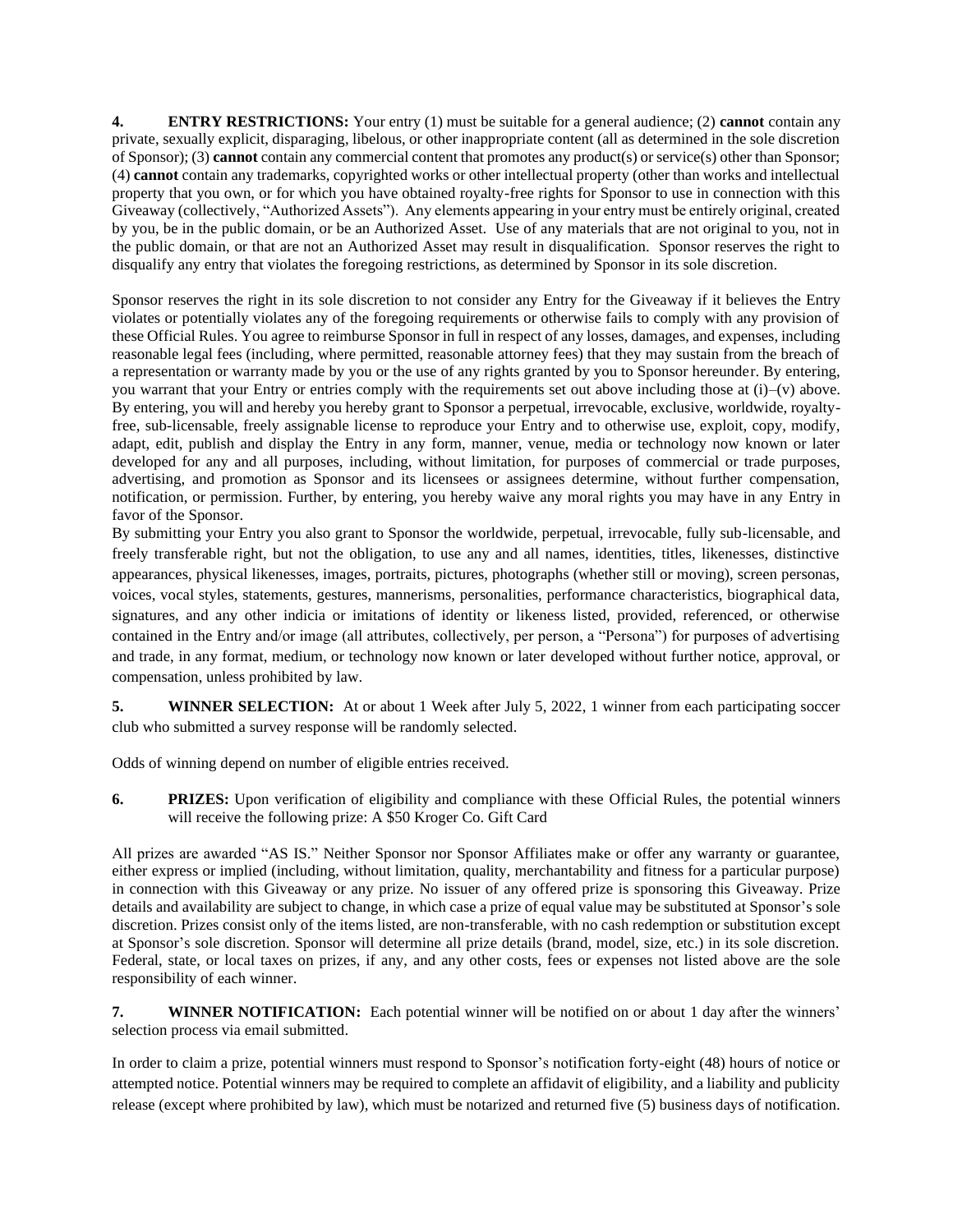Sponsor's inability to reach a potential winner after a reasonable (as solely determined by Sponsor) effort has been made, the failure of a winner to timely respond to a prize notification, the return of any prize notification as undeliverable, and/or a potential winner's failure to comply with any term or condition of these Official Rules may, in Sponsor's sole discretion, result in such potential winner's disqualification.

## A PARTICIPANT IS NOT A WINNER OF ANY PRIZE UNLESS AND UNTIL SPONSOR HAS COMPLETED ITS VERIFICATION OF PARTICIPANT'S ELIGIBILITY.

A winner may waive the right to receive a prize. Prizes are non-assignable and nontransferable and cannot be redeemed for cash. No substitutions allowed by winner. Prizes and individual components of prize packages are subject to availability. Sponsor reserves the right to substitute prizes or components of prize packages with a prize or component of equal or greater value. Winner is solely responsible for reporting and payment of any taxes on a prize. Winner may be required to provide his/her valid Social Security Number to Sponsor for tax purposes and/or complete an IRS W-9 form in order to claim a prize. Winners are solely responsible for all federal, state and local taxes on prize value and, as applicable, will be issued an IRS Form 1099 based on the prize value determined by Sponsor. Prizes not won and claimed by eligible winners in accordance with these Official Rules will not be awarded and will remain the property of Sponsor.

**8. PARTICIPATION:** By participating, participants agree to be bound by these Official Rules and the decisions of Sponsor, which are final and binding in all respects. Sponsor reserves the right to disqualify persons found tampering with or otherwise abusing any aspect of this Giveaway as solely determined by Sponsor. In the event the Giveaway is compromised by a virus, non-authorized human intervention, tampering or other causes beyond the reasonable control of Sponsor which corrupt or impair the administration, security, fairness or proper operation of the Giveaway, Sponsor reserves the right in its sole discretion to suspend, modify or terminate the Giveaway. Should the Giveaway be terminated prior to the stated expiration date, Sponsor reserves the right to award prizes based on the entries received before the termination date. Proof of sending or submission of an entry will not be deemed proof of receipt by Sponsor.

**9. AUTHORIZATION:** By entering the giveaway, you represent and warrant that (i) your entry is original, was legally obtained and created, and does not infringe the intellectual property rights or other legal, equitable, or moral rights of any third party; (ii) you have obtained permission to submit your entry from everyone named, described, or appearing in your entry and from the owners of all locations appearing in your entry, and you can make those authorizations available to sponsor upon request; (iii) the entry you are submitting has not previously been published or accepted for publication and is not currently under consideration for publication; and (iv) you will not disseminate or otherwise submit your entry to any other entity for publication.

**10. PUBLICITY RELEASE:** By entering the giveaway, you agree that Sponsor – Kroger Co., G3 Marketing LLC, Brandominium, LLC - and their subsidiaries, affiliates, suppliers, distributors, advertising/promotion agencies, and prize suppliers and each such company's officers, directors, employees, agents, representatives, and successors and assigns (collectively, the "released parties") have the absolute right and permission to publish your entry on the website and to broadcast, publish, or otherwise use your entry and/or your name, biographical information, and likeness in connection with the giveaway or for any commercial, publicity, or promotional purpose without limitation, review or approval, or compensation to you. by entering, you grant the released parties an exclusive, royalty-free and irrevocable license and right (but not the obligation) to telecast, broadcast, copy, edit, adapt, modify, reproduce, publish, create derivative works of, distribute, use, or otherwise publicly display any or all of your entries, or any portion thereof, in any manner or medium throughout the world in perpetuity, for commercial, publicity, or promotional purposes, and to license others to do so, without limitation, review or approval, or compensation to you.

**11. INDEMNIFICATION:** If Sponsor's use of your entry causes Sponsor to be subject to a claim by any third party, you agree to indemnify and hold harmless the Released Parties, and all persons acting by, through,, under or in